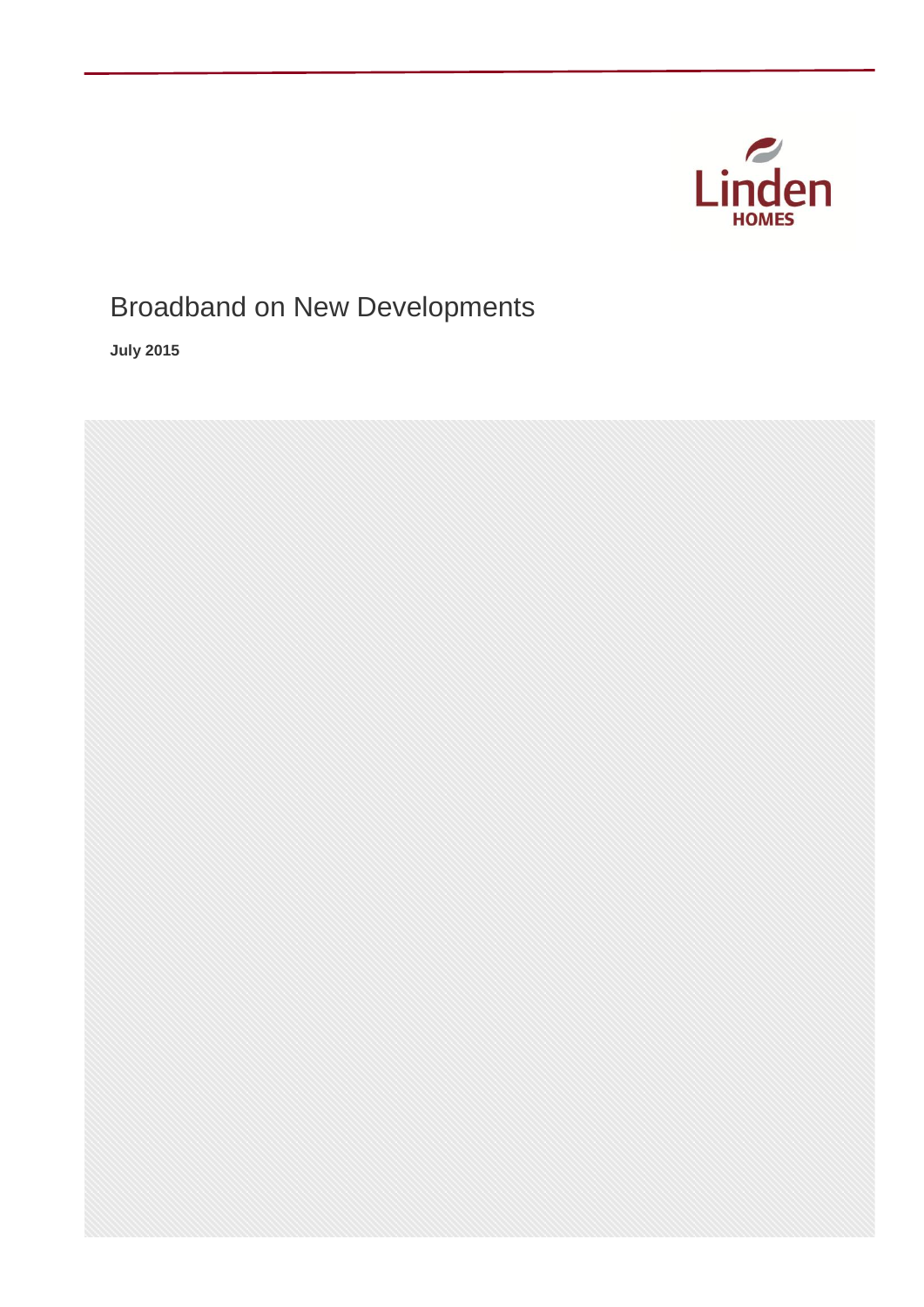### **Introduction**

The provision of telecommunications infrastructure to new housing developments is extremely problematic. The same problems are experienced by all housing developers, and in the face of rising customer expectations, for whom broadband (and superfast broadband) is now effectively an expected 'fourth service' with almost as much importance as gas, electric and water, the telecoms industry is failing to address the shortfall.

Linden Homes aims to provide telephone and broadband capability to all of its customers on the day of occupation if the network allows. As a business function, Linden Homes also aims to connect sales centres and site offices from the first day of operation. This is becoming increasingly critical as more integrated systems require broadband connections to allow normal working. However, for the reasons explained later in this paper, these two aims are often not possible.

Furthermore, limited competition is now available as an alternative to Openreach in some geographical areas. However, this adds further confusion to the market by clouding the ability of Openreach to forecast their future business scale. At the same time, the market is not sufficiently open for these alternative providers to develop nationally competitive offerings.

This paper sets out the problems Linden Homes is experiencing, the reasons for these problems from Linden Homes' perspective, and a recommended route forward.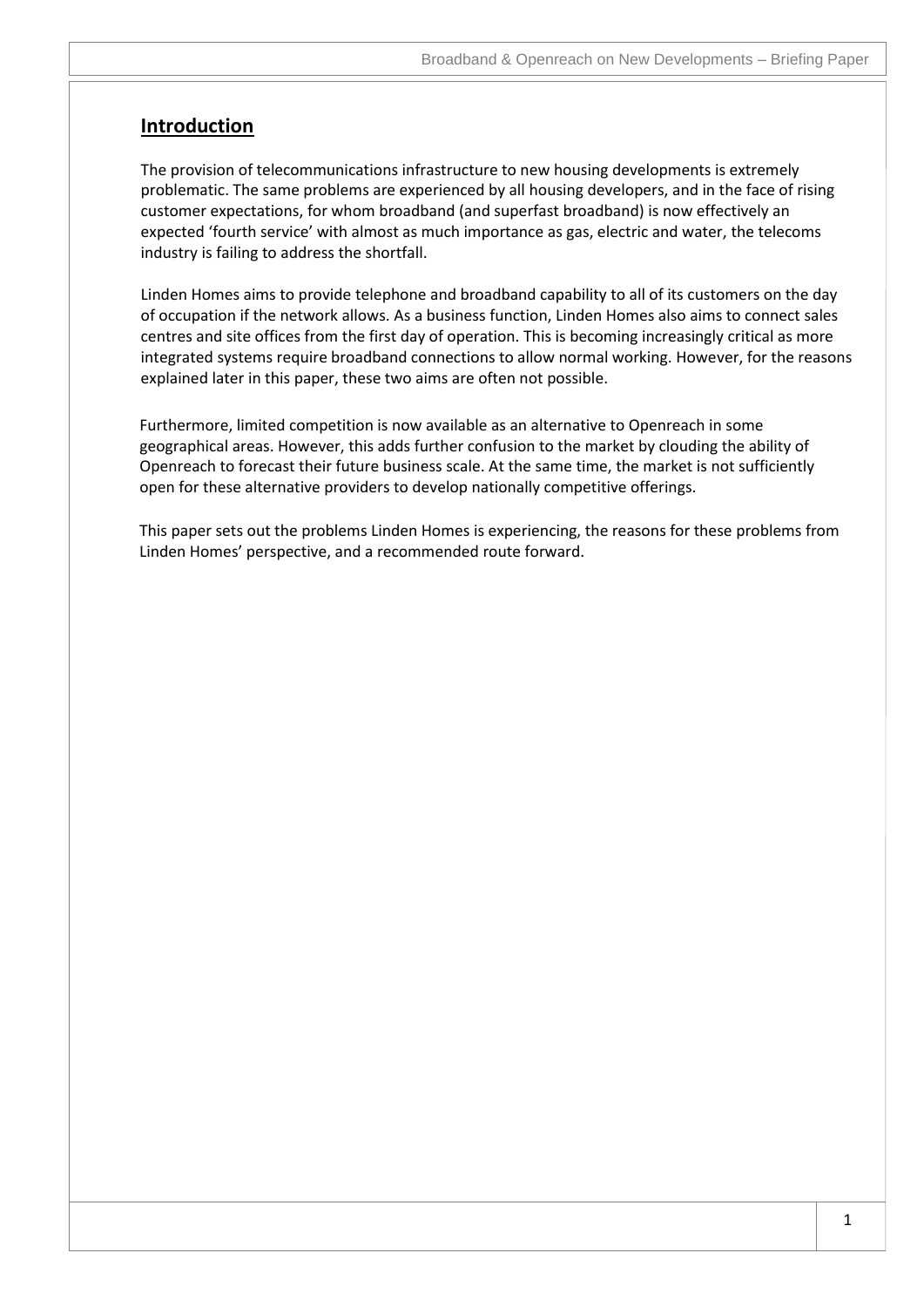## **1. The Problems from Linden Homes' Perspective**

### Ability to connect

- Telephone lines and broadband are often not provided to sales and construction teams on site in a timely fashion
- Customers are often not able to connect a phone line at the time of occupation of their new home.
- This leads to a reliance on mobile phones (only where there is reasonable network coverage) and an inability to use integrated management systems.
- The worst example of customers being unable to connect is a development which was occupied for 14 months before simple copper phone lines were available. In these circumstances Linden Homes often provides mobile telephones (at a cost) to limit customer dissatisfaction.

### Broadband speed

- Broadband speed is variable and typically low on sites with copper connections.
- For the most part Linden Homes is only able to procure copper connections rather than fibre as the lead time for fibre is too long.
- Low broadband speeds are resulting in a significant increase in customer complaints.
- A relevant recent example is where the provision of a fibre to the cabinet upgrade (gap funded by Linden Homes) took until 18 months after completion of the development.

### Timing of infrastructure

- Openreach is only set up to accept an enquiry for a new development after planning permission has been granted which is far too late. This is exacerbated by the fact that the lead-in time for a fibre quote is 190 days from enquiry and connections can take 18 months.
- As recommended later in this paper, Linden Homes believes that Openreach should be required to work in tandem with local planning authorities' five-year housing plans, to ensure for the strategic planning of infrastructure.

### Responsibility and regulation

- The communications providers and Openreach blame each other for the delays, leaving new home owners with nowhere to turn other than the developer.
- Because Openreach has no contract with Linden Homes' customers and therefore is not required to pay compensation to them, it is essential that a statutory obligation is placed upon them to ensure Linden Homes and other developers have a rapid route of recourse to a regulator if delays occur.
- Openreach is required to compensate the communications provider when they are late in providing lines, but the provider never passes this onto their customer. Linden Homes is therefore often left to provide 3G dongles, Mobile Phones and MIFI stations at its own cost to ameliorate the situation. It is the view of Linden Homes that this is not a sustainable long-term solution and the burden should not be on the developer.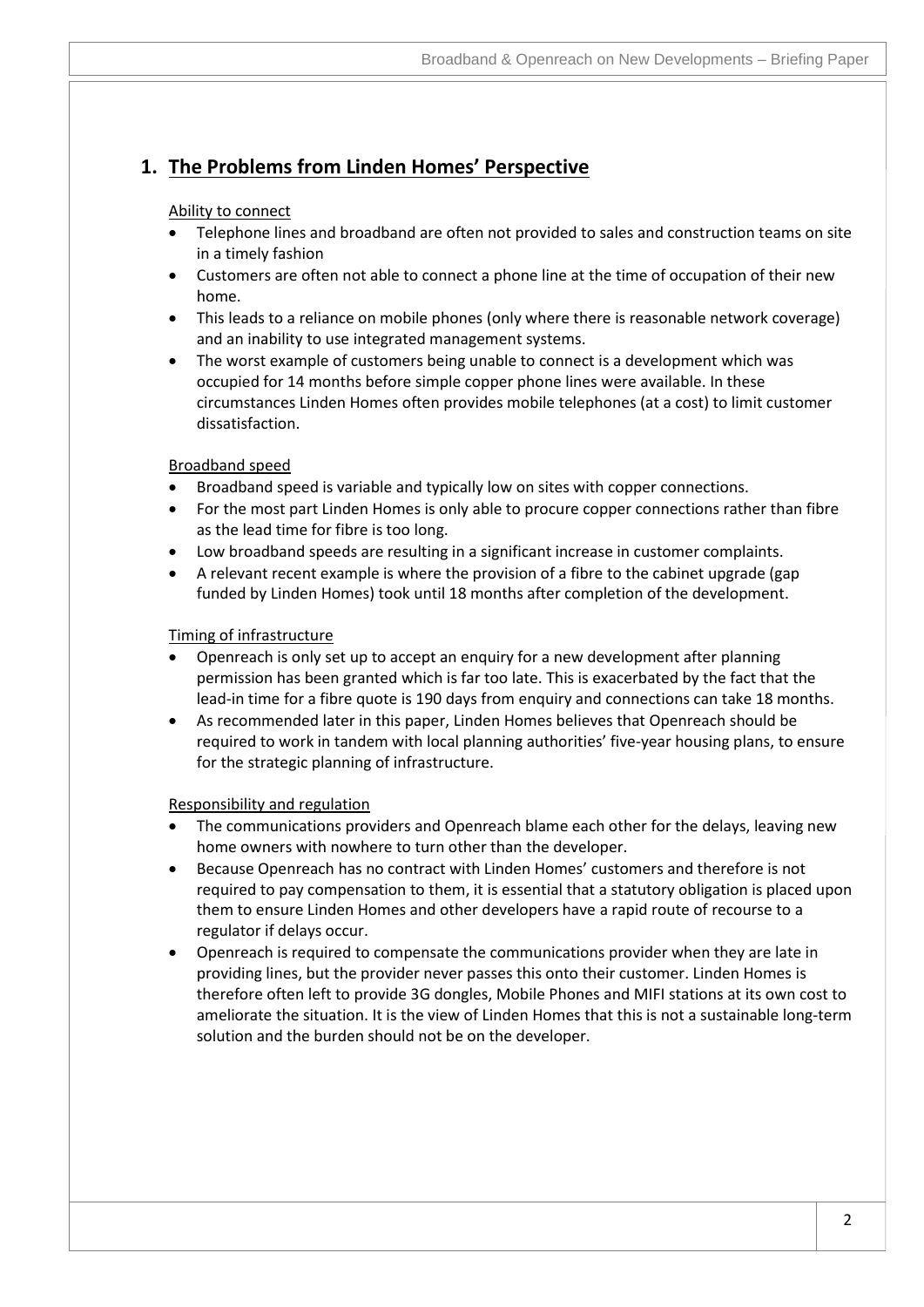### **2. Linden Homes' Understanding of the Difficulties Faced by Openreach**

### Business model

- The Universal Service Obligation is for copper phone lines only and Openreach's business model has always been based around this.
- At the height of the recession, Openreach made a business decision that in hindsight has severely impacted its effectiveness and made redundant the vast majority of its capability. As a result, it is short of contractors and is in the middle of a massive recruitment and training programme. This has created a backlog of telephone connections which Openreach states will be resolved.
- It is the view of Linden Homes that Openreach's existing financial model does not work and does not allow it to deliver what the industry needs. At present Openreach pays developers around £140 per new connection but due to its financial model this is likely to be unviable. As a result, Openreach often makes it as difficult as possible for developers to claim it, delaying requests or requiring further information to be submitted.
- Because it is regulated by OFCOM, Openreach is unable to operate like a commercial operation and cannot change its financial model itself, nor is it able to leverage its position in the BT Group as it has to serve every communication provider equally.
- It is our belief that this model requires reappraising by the Government and the Universal Service Obligation for copper telephone lines needs also need amended to include high speed "superfast" fibre broadband, as well as improving timescales**.**

### Outdated infrastructure

- The existing copper infrastructure is very old and in poor condition. Many of the ducts have collapsed which makes it exceedingly difficult to draw new cables through without significant upheaval such as digging up the roads. Such work should be relatively simple but issues such as the legal disputes with land ownership often cause major complication and delay.
- Cabinets for fibre broadband require power connections (unlike simple copper lines) and in many cases, the connection of the cabinets is delayed as power is unavailable nearby. This is a particular issue in rural locations, with no obvious solution to the problem of power. Housing developers are not the best placed organisations to source these connections as they have little or no power to source or influence, given Openreach's monopolistic position.

### Strategic planning

- Openreach has not undertaken any strategic planning for fibre broadband infrastructure associated with new housing developments, and has not reviewed planning authorities' fiveyear land plans to see where homes will be built. The regular publication of such strategic plans for Openreach, aligning with ALL local authorities' five year land plans, would be of major benefit to all housing developers.
- This leaves new green field developments in particular trouble. Large extension developments such as Linden Homes' at Bicester are facing very significant issues due to the lack of forward planning.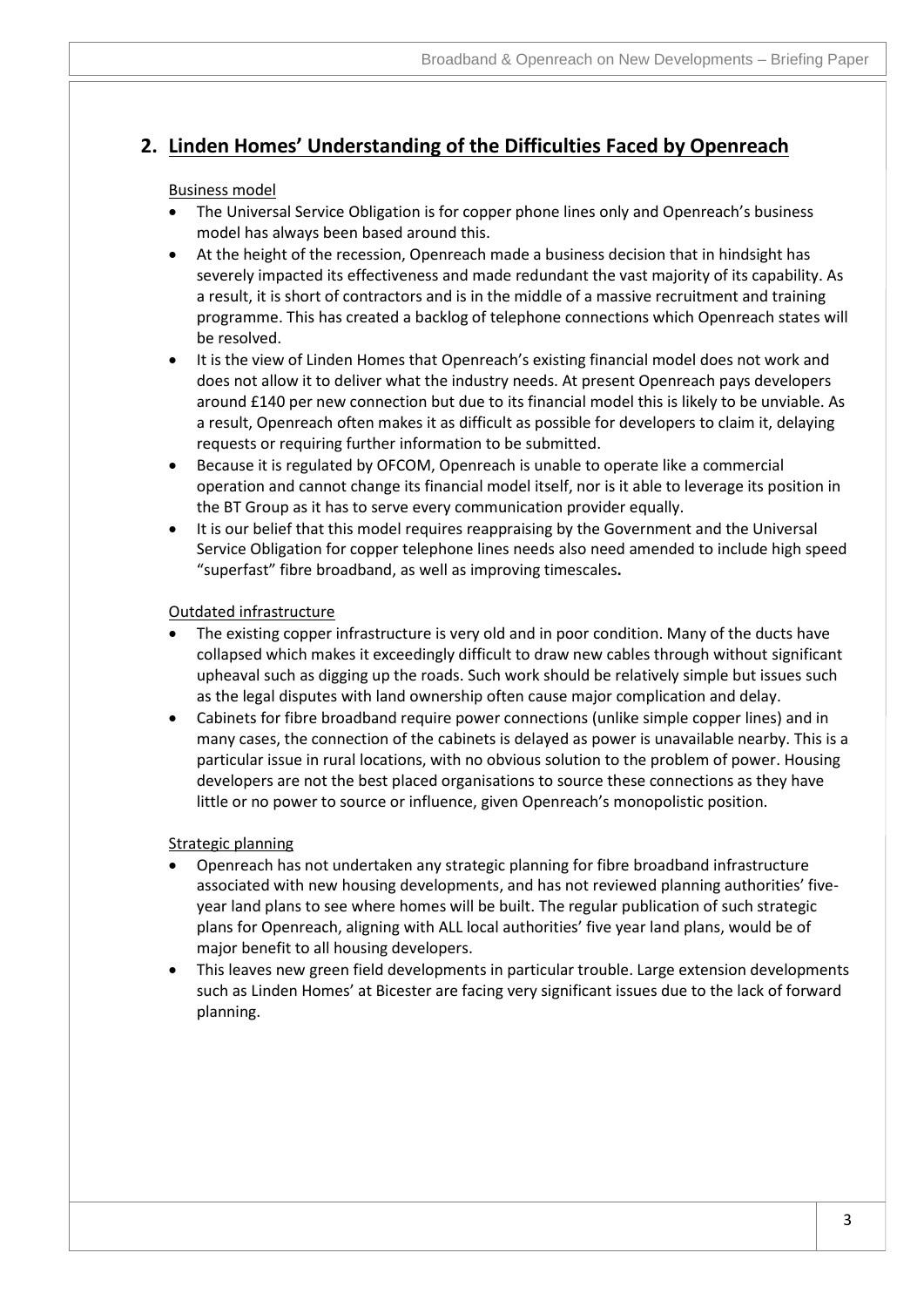### **3. How Linden Homes is Attempting to Tackle the Problem**

Linden Homes is regularly meeting with representatives from Openreach to clearly express the impact that its performance is having and attempting to resolve the difficulties. In addition, Linden Homes has taken a number of steps to try and improve the situation, including:

- Sharing its project pipeline including detailed location plans of all land which is secured or under option to help Openreach plan more strategically. This is now in place and will be updated every six months.
- Developing a system of work with Openreach whereby site connections can be called off sooner and connected to a distribution board on a stake in the ground if no site cabins are present at that point.
- Engaging with the Home Builders Federation (HBF) in gathering evidence and meeting with Openreach employees to explore better ways in which the house building industry and the telecommunications industry can work together.
- Offering Openreach the services of the contracting and telecommunications expert contractors in the Galliford Try Group (of which Linden Homes is part) to support Openreach whilst it is understaffed and lacking in subcontractors. Whilst positively discussed, this offer has not yet been taken up.
- Suggesting and promoting an alternative way of installing infrastructure which is similar to the 'self-lay water mains' idea used in the water industry. This would allow Linden Homes' groundwork contractors to do everything apart from the cable terminations and speed up the process considerably. This approach has not been taken forward by Openreach.
- In certain circumstances paying developer contributions in order to secure fibre broadband where it is critical to the market, despite there being no obligation for Linden Homes to do so. However, a recent example of this is where Linden Homes paid an upfront contribution of £18,000 in February 2014 for a site in St Albans and the broadband was connected in May 2015. This is not a sustainable long-term solution and created major customer issues for us, having promised the service during the sales process.
- Visiting the BT Group R&D facility at Astral Park in Ipswich in order to explore other technologies that may be available to help.
- Designing its new homes to be ready to accept super-fast broadband fibre connections.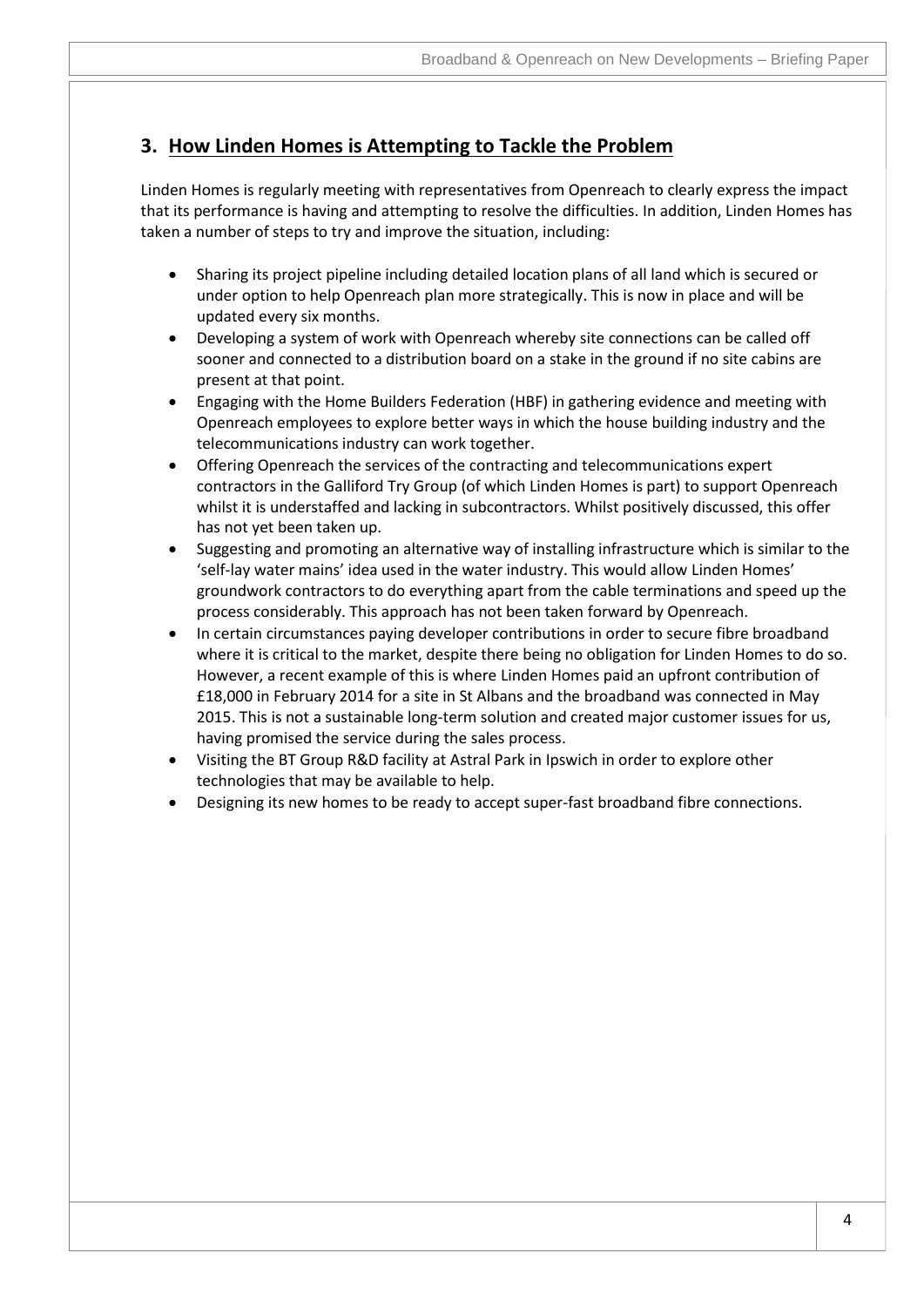### **4. Our Understanding of, and Commentary on, the Government's Position**

- The Government has recently published 'Better Connected' which sets out how the house building industry and the utilities providers should engage with one another and what service they can expect. However, the section that deals with broadband and phone connections (included in Annex D of the publication) is aspirational and lacks sufficient detail. It provides no measures for compensation, no recourse to a regulator in the event of a failure and explicitly states that nothing needs to be done until after planning permission has been given, which is way too late from Linden Homes' perspective.
- The working arrangements with Openreach have no status from Government other than being a 'voluntary code', which differs to other services such as water and power where the provider has statutory obligations. This means that housebuilders have no recourse to a regulator in the event of a failure.
- The Government has instigated a number of regional Broadband Taskforces to deal with gaps in broadband provision and in many cases to assist financially. These are run by local planning authorities and/or county councils but have no remit over new developments where they typically believe that developers will fund the infrastructure and somehow achieve connectivity in appropriate timescales. This reinforces the need to work in tandem with local planning authorities' five-year housing land plans, to ensure proper forward planning.
- We understand that it has been suggested that planning approval for new housing developments to be conditional upon superfast broadband availability. It is the view of Linden Homes that this would be a significant backward step as it is likely to almost stop all future housing development and create a huge hiatus in new homes delivery.
- The Department for Culture Media and Sport (DCMS) has expressed a desire to tighten and revisit the obligations on Openreach but everything was in stasis until the General Election and there has been no further activity that is visible subsequently.